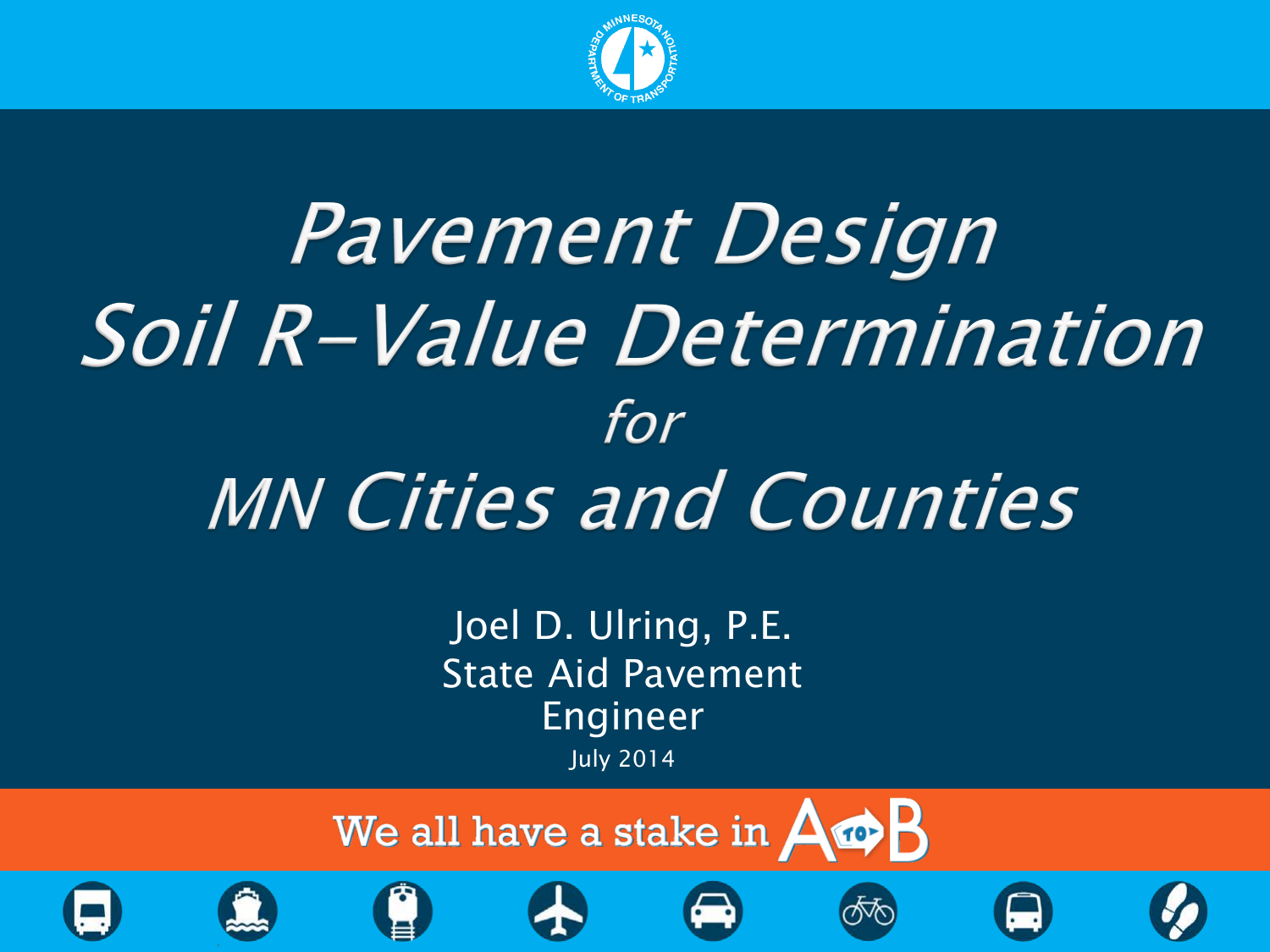# Soil R-Value Determination

## OUTLINE:

- **What is R-Value?**
- **How is it Measured?**
- ▶ How is it Calculated?
- Determining R-Value for Pavement Design
- **Resources**













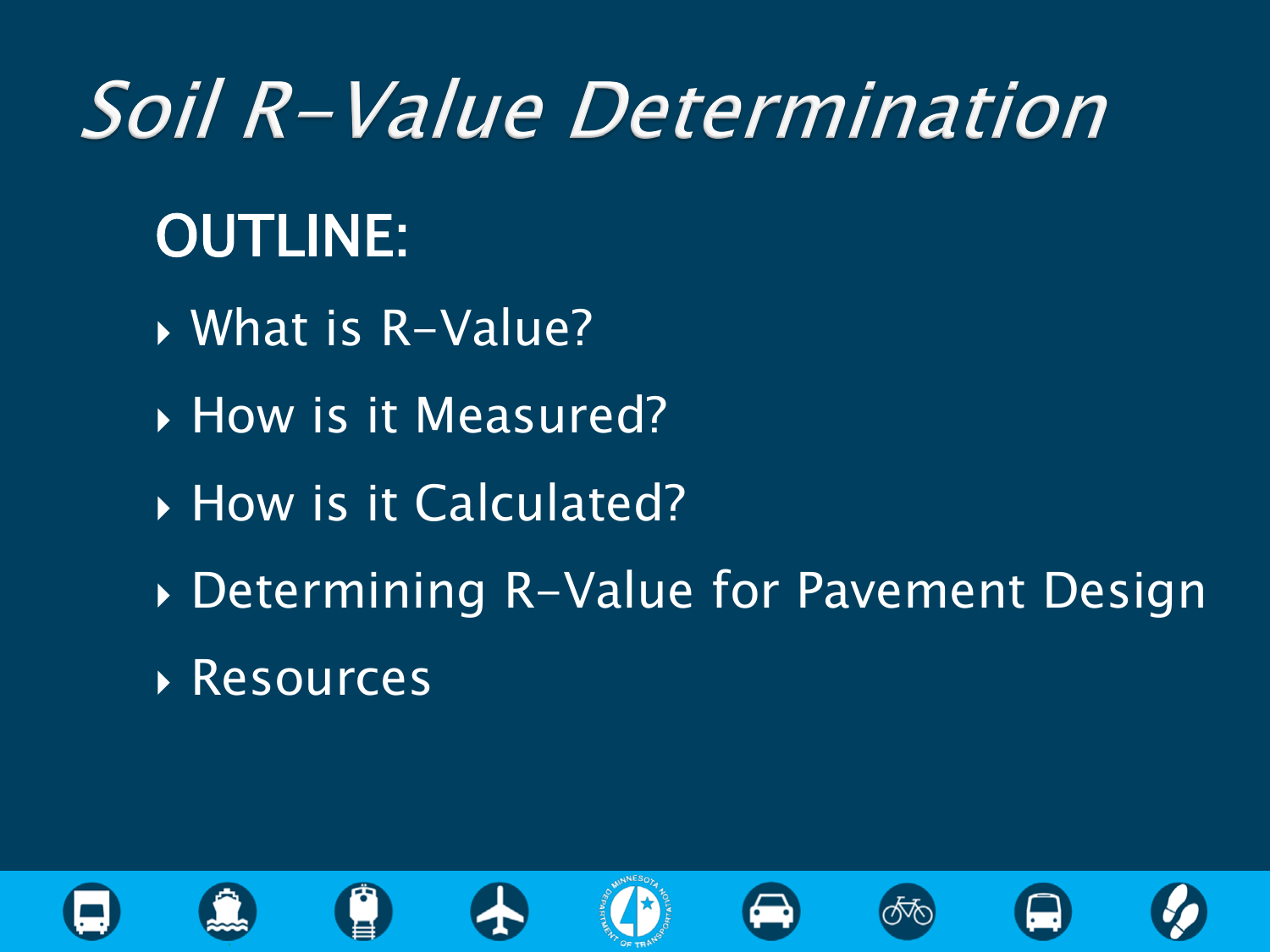# What is R-Value

- Developed by Caltrans for pavement design.
- Through use of a stabilometer the resistance, "R" value, of aggregate bases, subbases and subgrade soils is determined.
- R-Value Test Procedures:
	- California Test 301
	- ASTM D2844
	- AASHTO T190





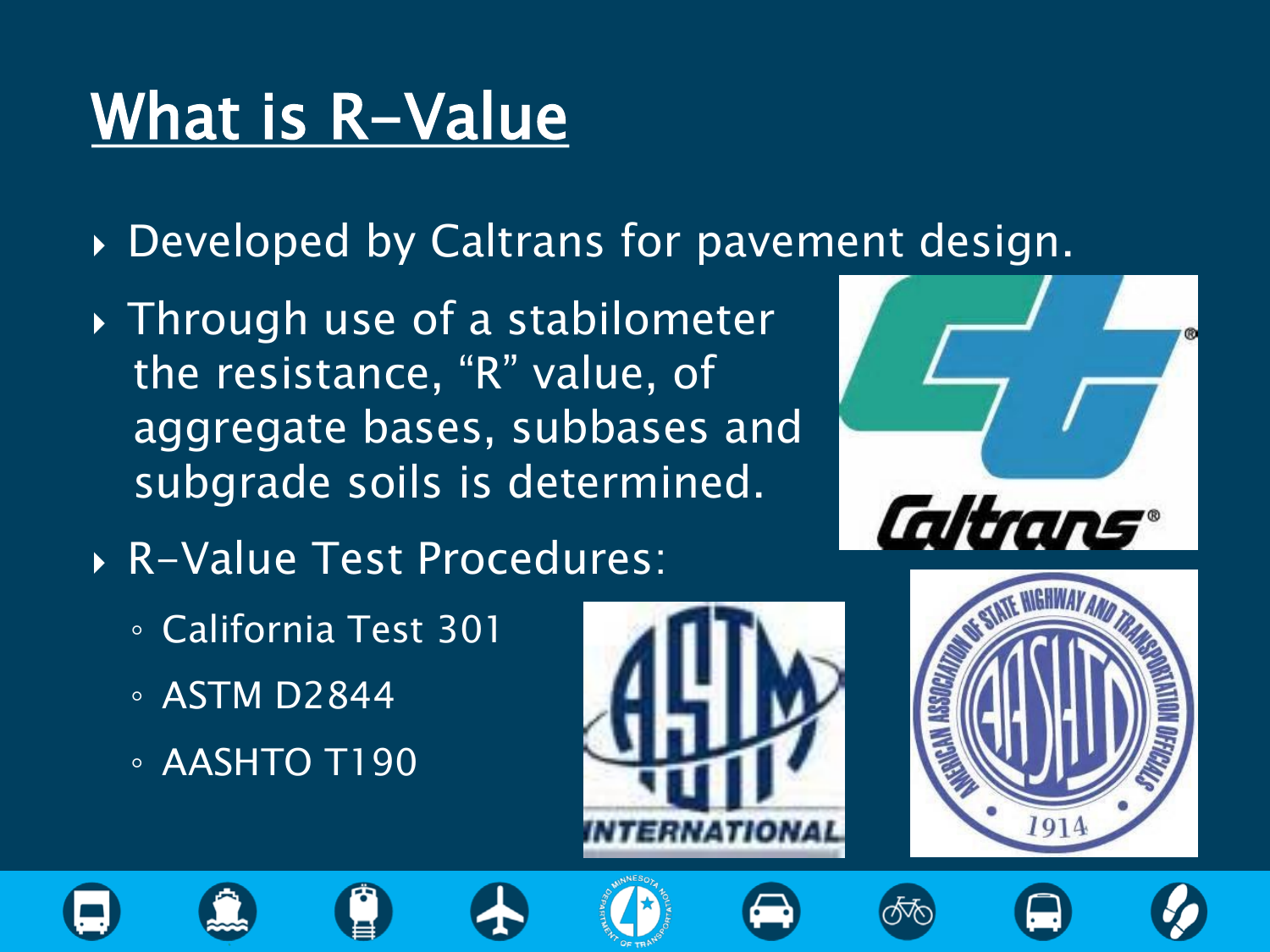# What is R-Value

The R-value is the ability of a soil medium to resist lateral spreading due to an applied vertical load, such as tire loads.

(geotechnicalinfo.com)



(bing.com)











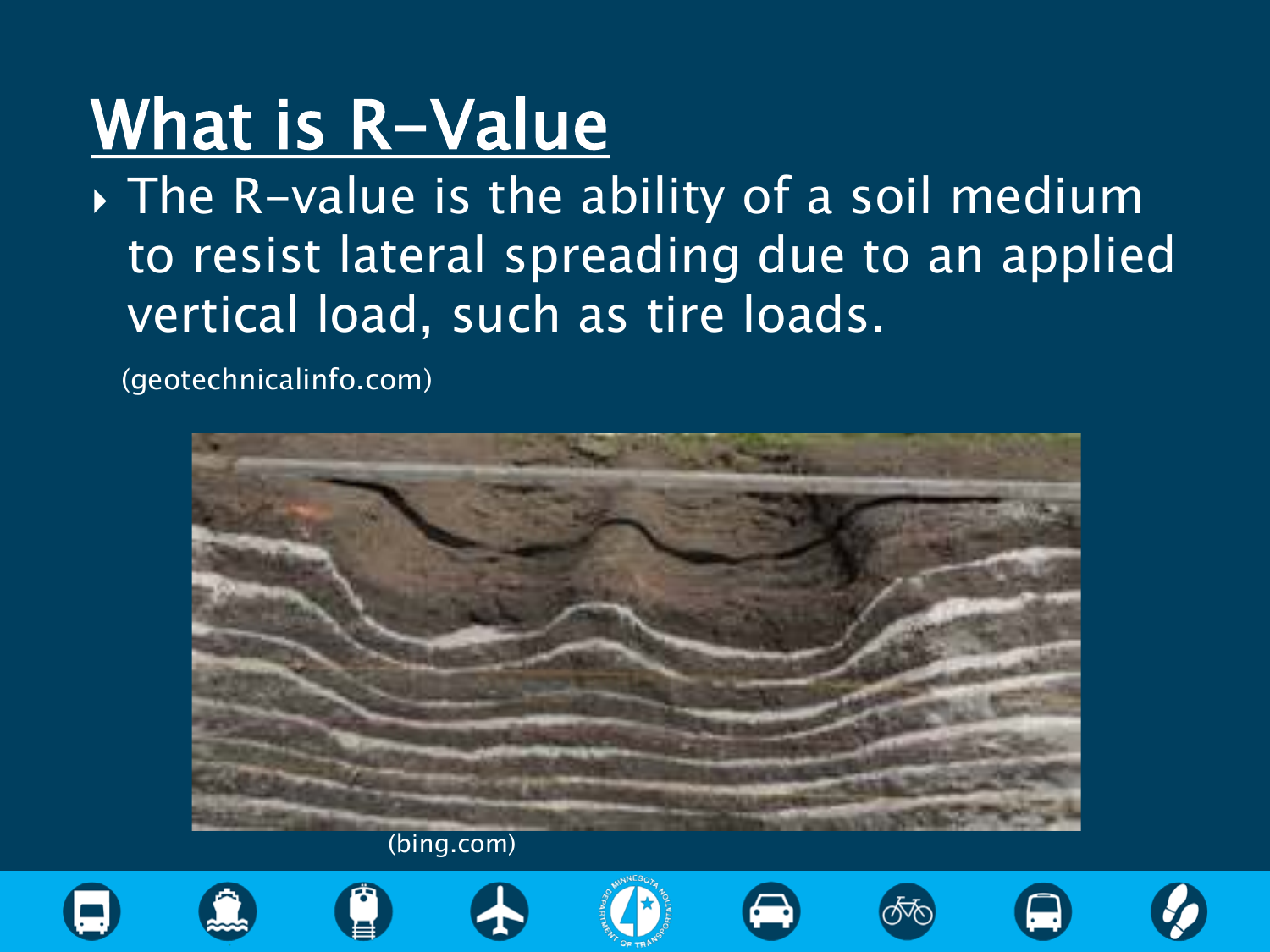### How is R-Value Measured?

A compacted cylindrical soil sample is placed in a Hveem Stabilometer device and compressed.



Hveem Stabilometer



Schematic Hveem Stabilometer

The stabilometer measures the horizontal pressure that is produced while the soil sample is under compression.













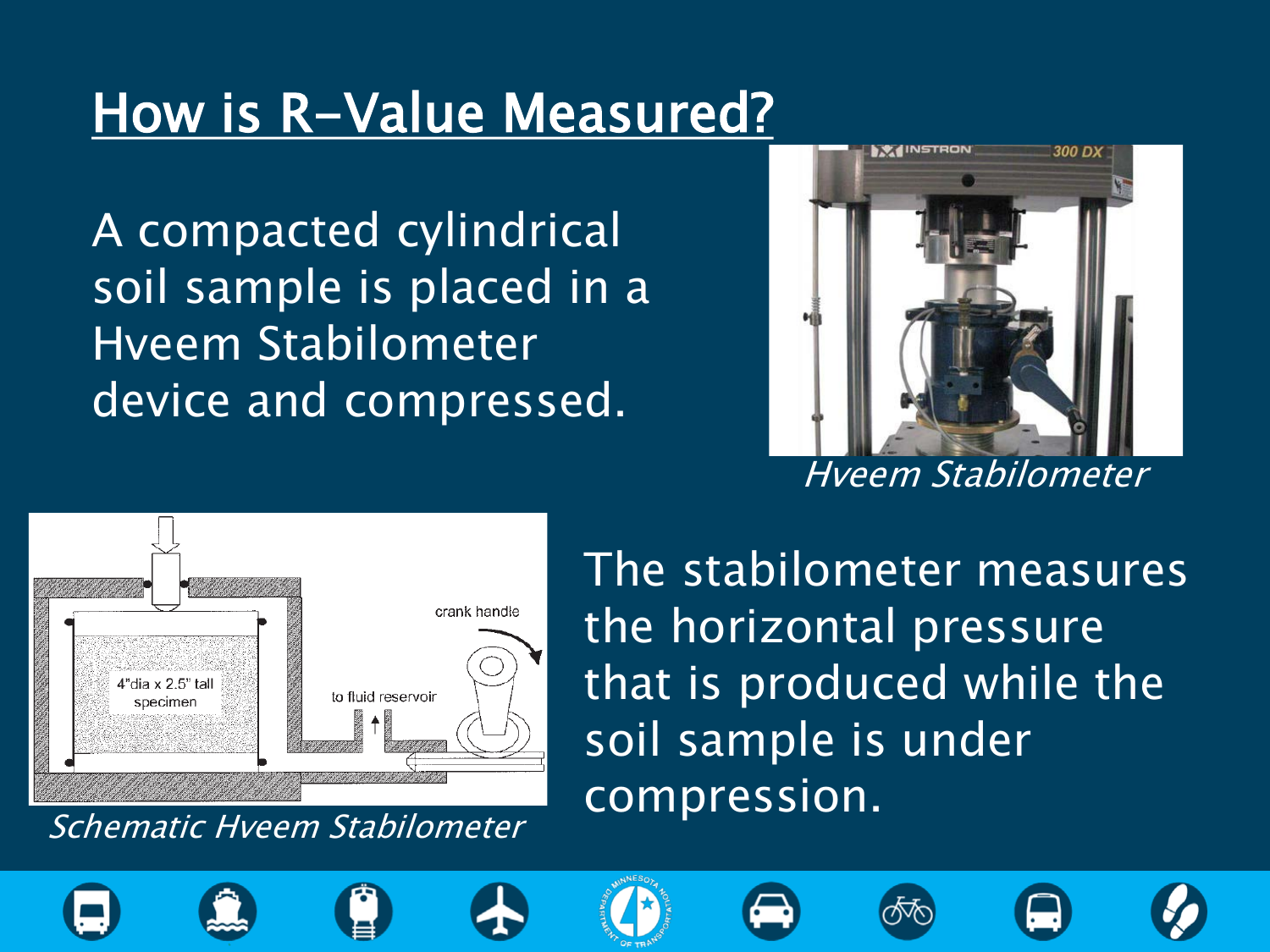### How is R-Value Calculated?

Using readings obtained from the Stabilometer test, R-value is calculated using this formula.

$$
R = 100 - \left[ \frac{100}{\frac{2.5}{d} \left( \frac{P_v}{P_h} - 1 \right) + 1} \right]
$$

#### where:

$$
R = "R-VALUE BYSTABILITY"
$$

$$
P_{\rm v}
$$
 = 1.1 MPa vertical pressure

$$
P_h = "STABILITY_{h} \t at 8900 N'' \t (the horizontal pressure Part 4, Section B, 1 through 11).
$$

#### (Caltrans Test 301)













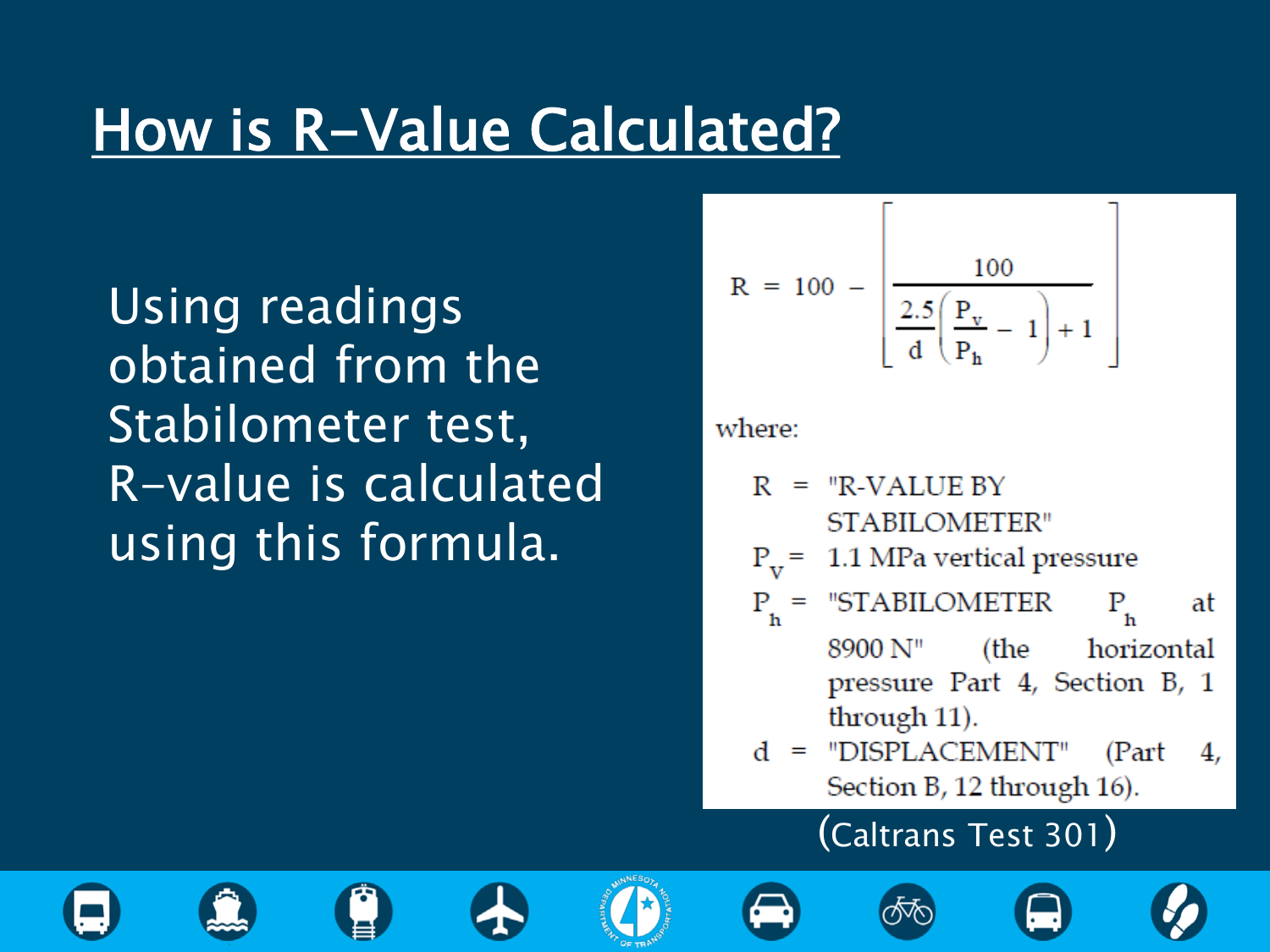# Determining R-Value for Pavement Design

### Actual R-Value

- Hire a soil/geotechnical consultant to perform soil borings to profile the soils, obtain samples and run test for you.
- MnDOT Materials and Pavement Research Laboratory in Maplewood can perform the test for you.
- Calculated R-Value
	- From FWD data, use MnDOT TONN Analysis.

### Estimated R-Value

- Have soil/geotechnical consultant estimate it for you.
- Talk with your MnDOT District Materials or Soil Engineer.
- Consult the MnDOT Pavement Manual Table 5-3.3(a) & 5-3.3(b).
- Contact SALT Pavement Engineer.



#### designbolts.com













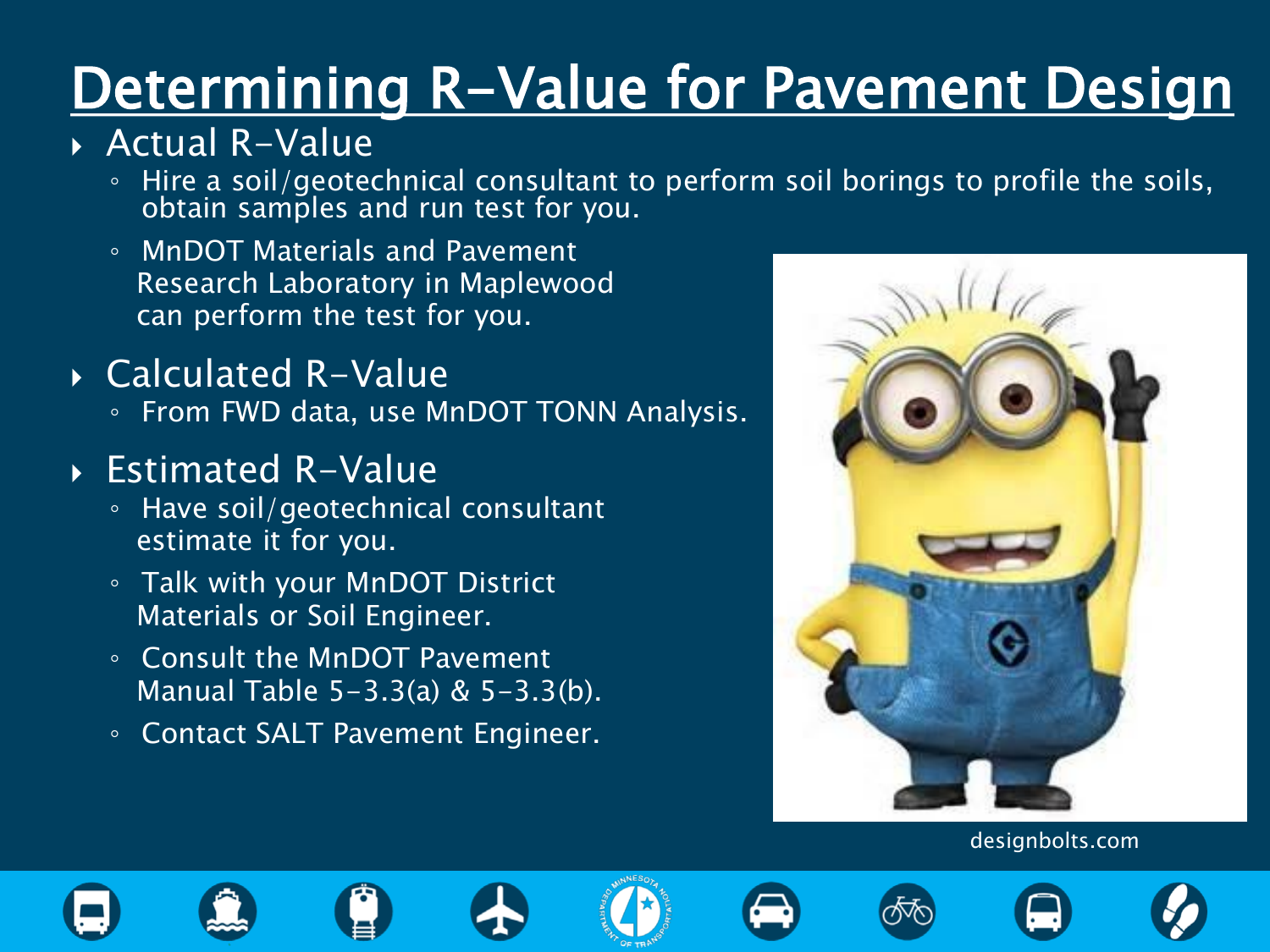#### $5-3.0(26)$

PAVEMENT MANUAL

**July 4, 2007** 

### **Typical Soil R-Values**

Table 5-3.3(a). Stabilometer R-values by soil type, based on data collected by Mn/DOT through 1974.

| <b>AASHTO</b><br>Soil Type<br>$A-1-a$ | Textural<br>Sands, Gravels                                                                         | Assumed<br>R Value<br>75  | Comments<br>Excellent confidence in using assumed value.                                                                                                                                                                                                            |
|---------------------------------------|----------------------------------------------------------------------------------------------------|---------------------------|---------------------------------------------------------------------------------------------------------------------------------------------------------------------------------------------------------------------------------------------------------------------|
| $A-1-b$                               | Sands, Sandy<br>Loams (nonplastic)                                                                 | 70                        | If percent passing $#200$ sieve is 15 to 20%, R value<br>may be as low as 25. In such cases, it is highly<br>desirable to obtain laboratory R-values.                                                                                                               |
| $A - 2 - 4$<br>&<br>$A - 2 - 6$       | Sandy Loams (nonplastic,<br>slightly plastic, or plastic)                                          | 30 (70 for<br>LS and LFS) | Loamy Sands and Loamy Fine Sands commonly have<br>R-value of 70. Laboratory R values range from 10-80<br>for the entire A-2 classification. It is highly desirable<br>to obtain laboratory R values for the Sandy Loams.<br>See Table 5-3.1 for sampling frequency. |
| $A-3$                                 | Fine Sands                                                                                         | 70                        | Excellent confidence in using assumed value.                                                                                                                                                                                                                        |
| $A-4$                                 | Sandy Loams (plastic)<br>Silt Loams<br>Silty Clay Loams<br>Loams<br>Clay Loams<br>Sandy Clay Loams | 20                        | Laboratory R values range from 10 to 75. It<br>is highly desirable to obtain laboratory R<br>values. See Table 5-3.2 for sampling<br>frequency.                                                                                                                     |
| $A-6$                                 | Clay Loams<br>Clays<br><b>Silty Clay Loams</b>                                                     | 12                        | Laboratory R values commonly occur<br>between 8 and 20.                                                                                                                                                                                                             |
| $A - 7 - 5$                           | Clays<br>Silty Clays                                                                               | 12                        | Data available is limited.                                                                                                                                                                                                                                          |
| $A - 7 - 6$                           | Clays                                                                                              | 10                        | Laboratory R values commonly occur<br>between 6 and 18                                                                                                                                                                                                              |

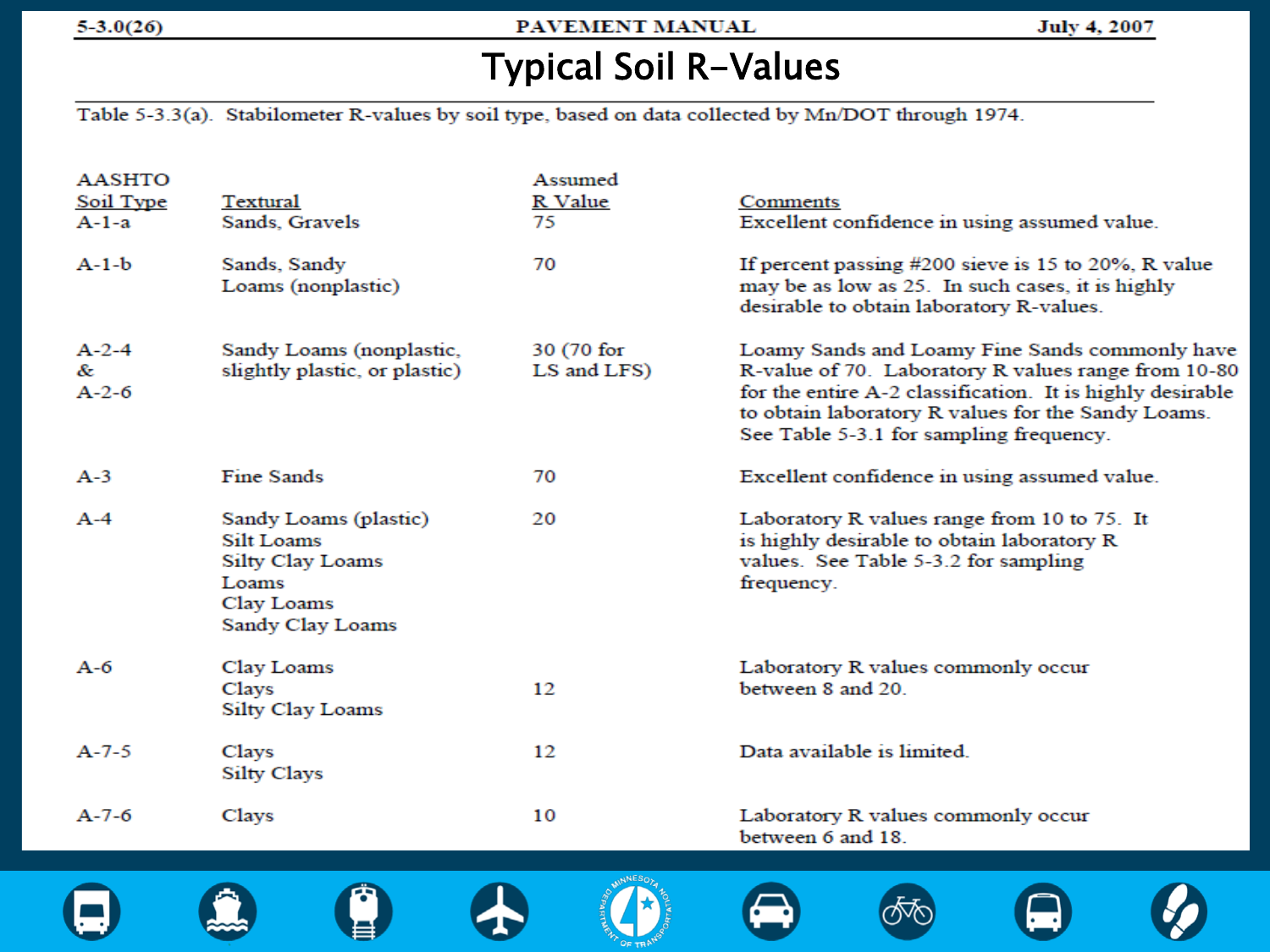#### PAVEMENT MANUAL

#### **MnDOT**

Table 5-3.3(b) Typical assumed R-values for granular subgrades

| Subgrade                                                  | Assumed<br>R-Value |
|-----------------------------------------------------------|--------------------|
| Four feet of select granular                              | 70                 |
| One foot of select granular and<br>three feet of granular | 60                 |
| Four feet of granular                                     | 50                 |
|                                                           |                    |

Granular - (Mn/DOT Spec. 3149.2B1) Select Granular - (Mn/DOT Spec. 3149.2B2) (AASHTO Soils Types - A-1-a, A-1-b, and A-3)

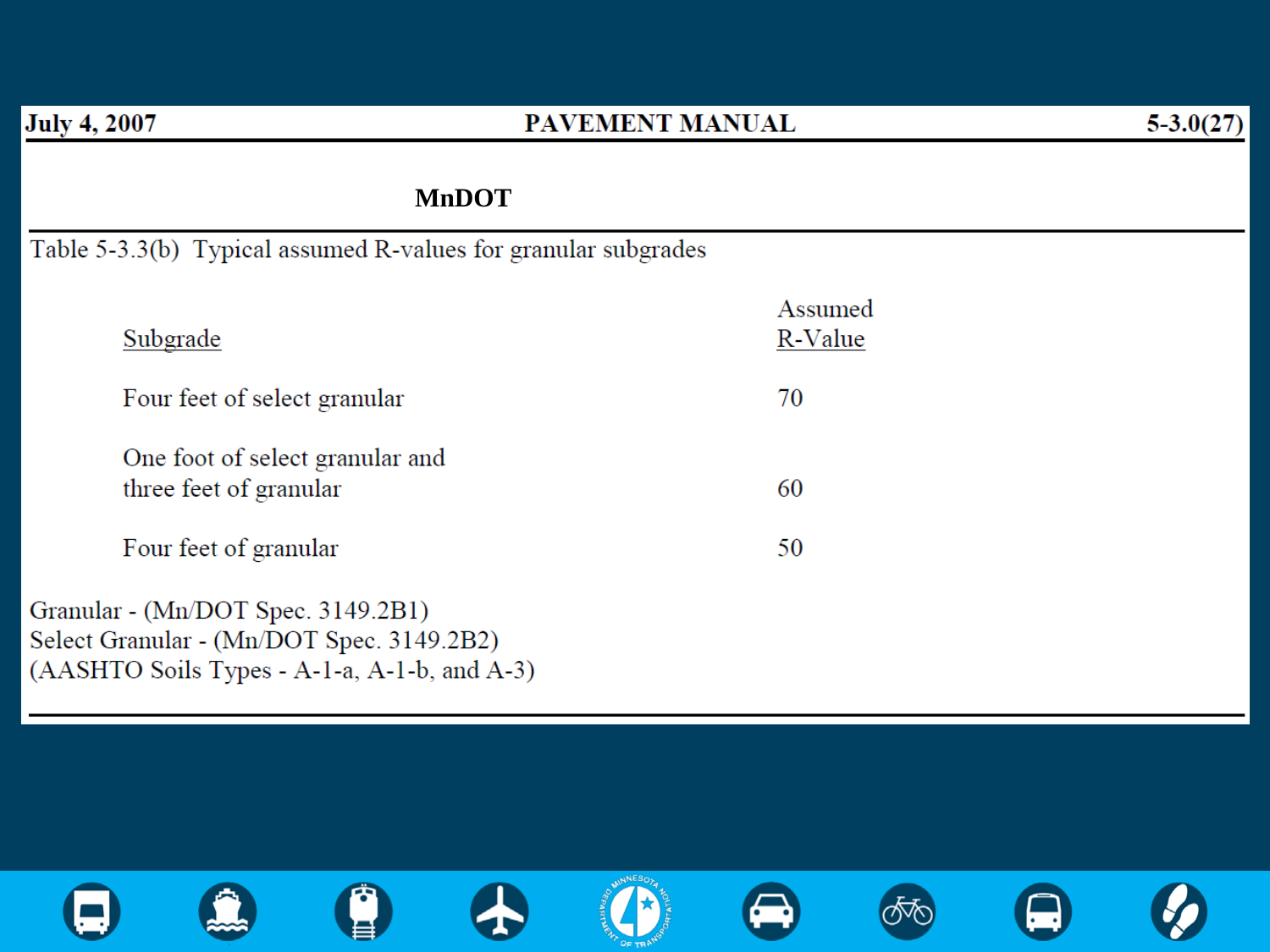### Relationship of Soil Factor to R-Value

| <b>SOIL FACTOR</b><br><u>(S.F.)</u> | <b>ASSUMED</b><br><b>R-VALUE</b> | <b>GENERAL<sup>4</sup></b><br><b>PLASTICIT,</b> |
|-------------------------------------|----------------------------------|-------------------------------------------------|
| $50 - 75$                           | $70 - 75$                        | <b>NP</b>                                       |
| $50 - 75$                           | $30 - 70$                        | SP                                              |
| 50                                  | 70                               | NΡ                                              |
| $100 - 130$                         | 20                               | SP                                              |
| $130+$                              | na                               | na                                              |
| 100                                 | 12                               | P                                               |
| 120                                 | 12                               | P                                               |
| 130                                 | 10                               | P                                               |

桥

 $NP = Non-Plastic$ SP = Semi-Plastic  $P = Plastic$ 

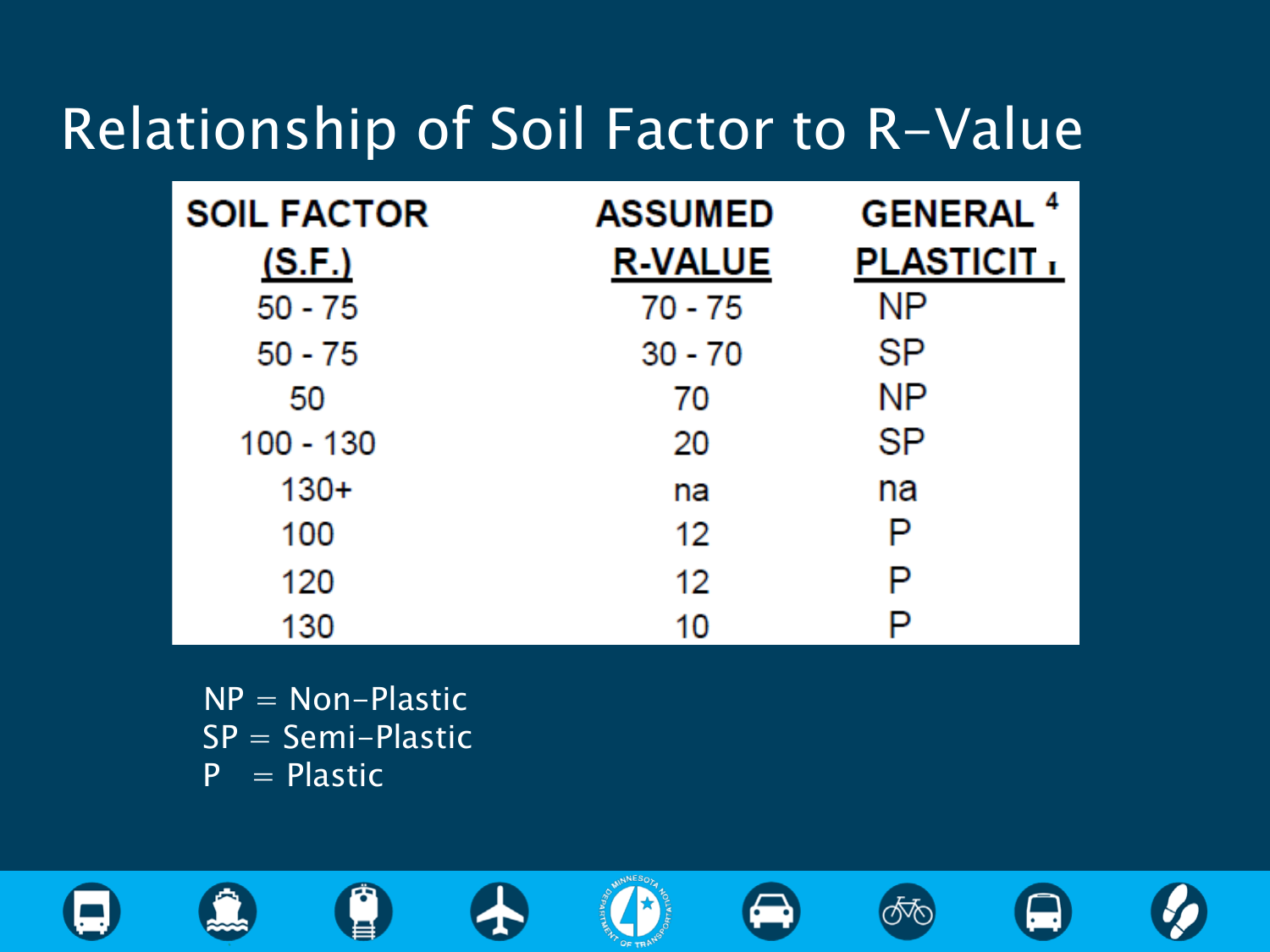### Resources

- State Aid Website:
	- Project Delivery
		- Plans, Design & Preparation
			- Pavement Design Tools and Info.



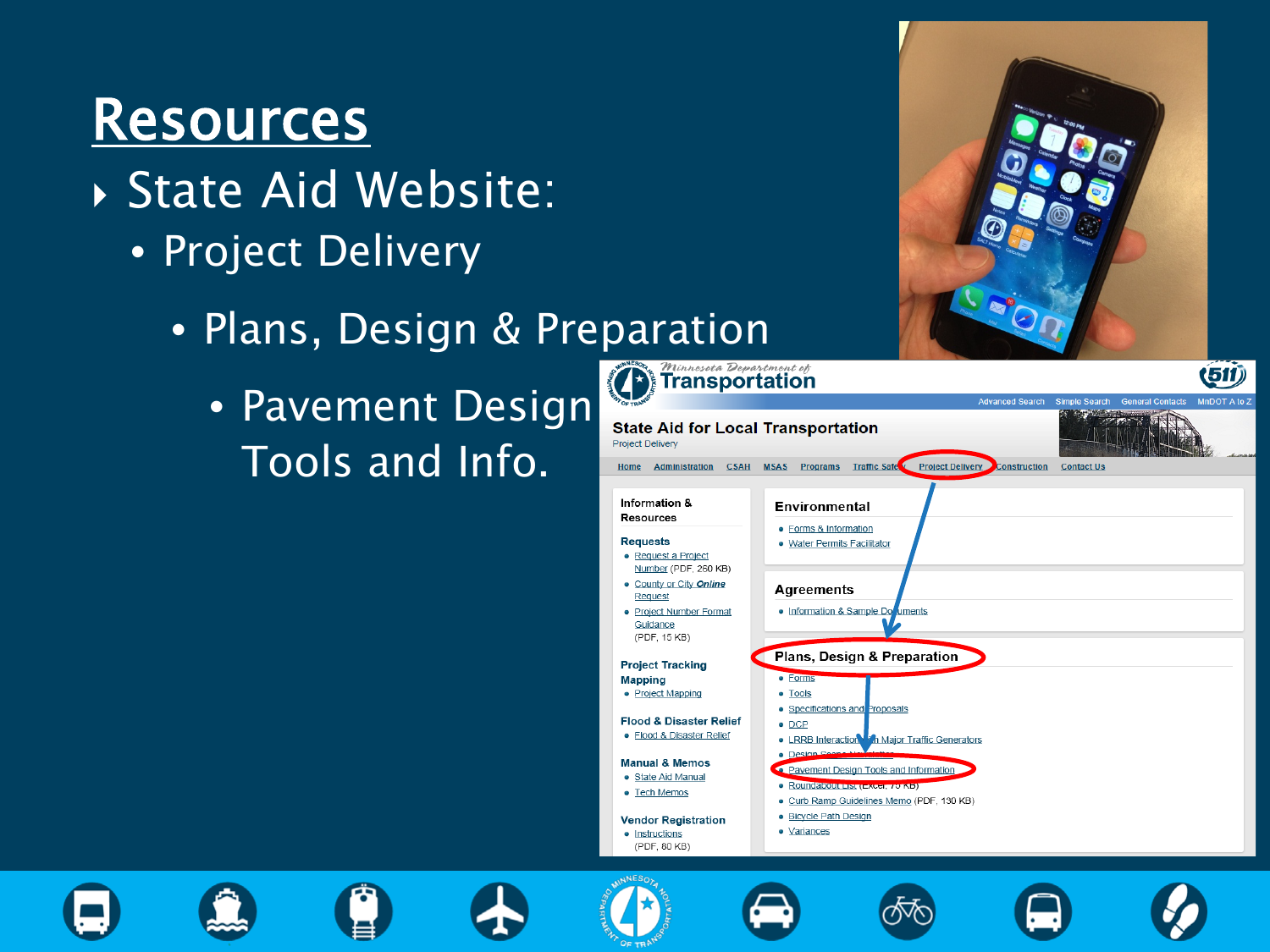### Resources

• MnDOT District Materials/Soil Engineer

• Joel Ulring

 State Aid Pavement Engineer Office Phone: (651)366-3831 Mobile Phone: (612)590-7251 Email: [joel.ulring@state.mn.us](mailto:joel.ulring@state.mn.us)

• MnDOT A to Z: "P" – Pavement Design

#### Created: July 2014